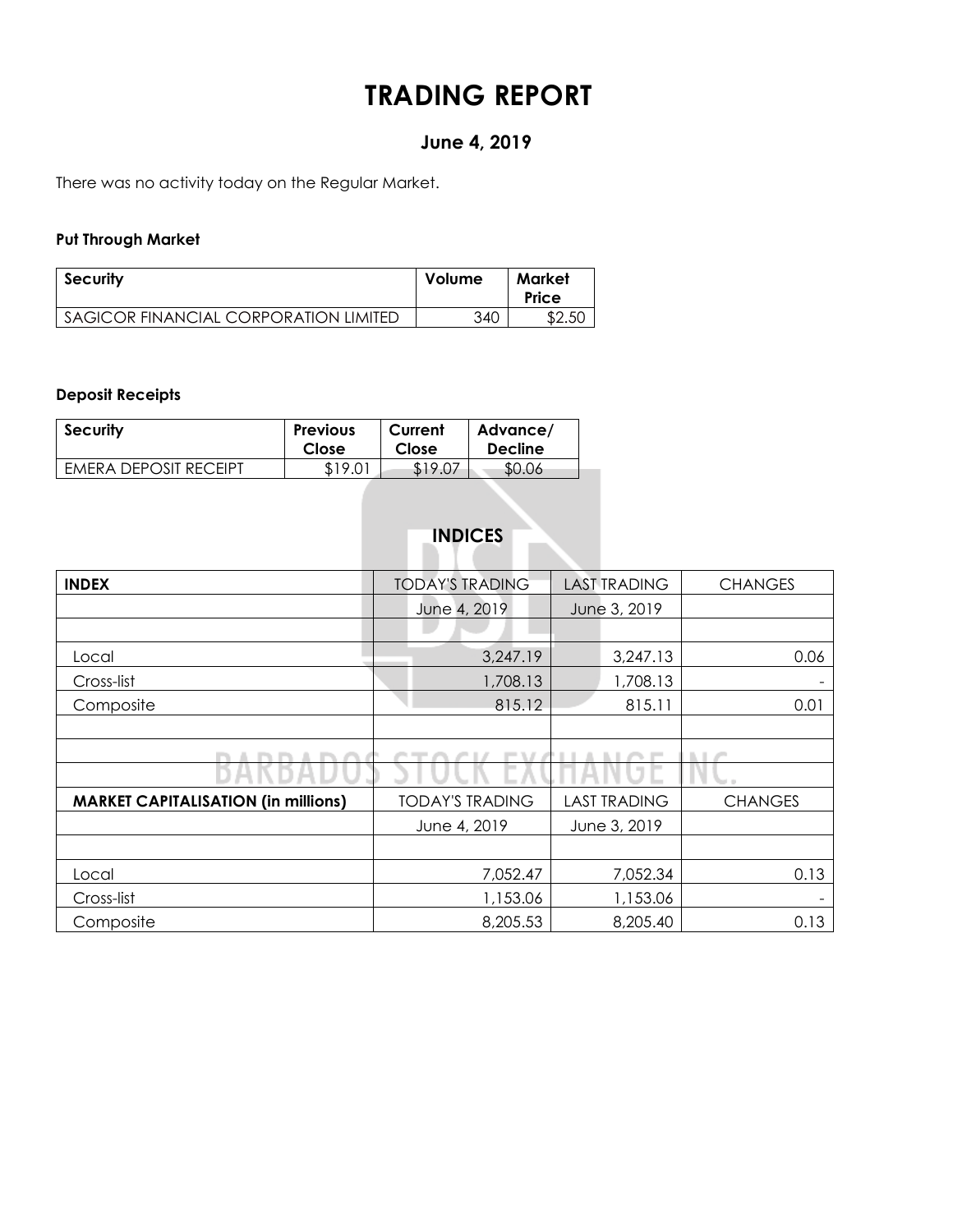## **MUTUAL FUNDS**

| June 4, 2019                                                                             |                                      |   |            |              |            |                             |  |  |
|------------------------------------------------------------------------------------------|--------------------------------------|---|------------|--------------|------------|-----------------------------|--|--|
| <b>ENDED</b>                                                                             | <b>NAME OF FUND</b>                  |   | <b>NAV</b> | <b>OFFER</b> | <b>BID</b> | <b>NAV</b><br><b>CHANGE</b> |  |  |
| $31-May-19$                                                                              | REPUBLIC CAPITAL GROWTH FUND         | W | 1.2962     |              |            | $-0.0009$                   |  |  |
| $31-May-19$                                                                              | REPUBLIC INCOME FUND                 | W | 1.1996     |              |            | 0.0010                      |  |  |
| 31-May-19                                                                                | REPUBLIC PROPERTY FUND               | W | 0.8391     |              |            | $-0.0002$                   |  |  |
| $31-May-19$                                                                              | FORTRESS CARIBBEAN GROWTH FUND       | W | 5.9317     | 5.9317       | 5.9317     | 0.0445                      |  |  |
| $31-May-19$                                                                              | FORTRESS HIGH INTEREST FUND - ACC.   | W | 1.9627     |              |            | 0.0002                      |  |  |
| $31-May-19$                                                                              | FORTRESS HIGH INTEREST FUND - DIST.  | W | 1.0011     |              |            | 0.0001                      |  |  |
| 30-Apr-19                                                                                | ROYAL FIDELITY SELECT BALANCED FUND  | m | 5.3163     | 5.3163       | 5.2100     | 0.0466                      |  |  |
| 30-Apr-19                                                                                | ROYAL FIDELITY STRATEGIC GROWTH FUND | m | 0.9939     | 0.9939       | 0.9740     | 0.0170                      |  |  |
| 30-Apr-19                                                                                | ROYAL FIDELITY PREMIUM INCOME FUND   | m | 1.5382     | 1.5382       | 1.5074     | 0.0027                      |  |  |
| $31-May-19$                                                                              | SAGICOR GLOBAL BALANCED FUND         | W | 2.56       |              |            | 0.00                        |  |  |
| 31-May-19                                                                                | SAGICOR SELECT GROWTH FUND           | W | 1.46       |              |            | 0.00                        |  |  |
| 31-May-19                                                                                | SAGICOR PREFERRED INCOME FUND        | W | 0.95       |              |            | 0.00                        |  |  |
| * Indicates the Fund is currently ex-div   ^ Indicates the Fund values have been revised |                                      |   |            |              |            |                             |  |  |

NOTES: QUOTATIONS AND NET ASSET VALUE PER SHARE ARE SUPPLIED BY THE FUND MANAGEMENT. THE OFFERING PRICE INCLUDES NET ASSET VALUE PLUS ENTRY COSTS.

 $m =$  monthly valuation,  $q =$  quarterly valuation,  $w =$  weekly

# **BARBADOS STOCK EXCHANGE INC.**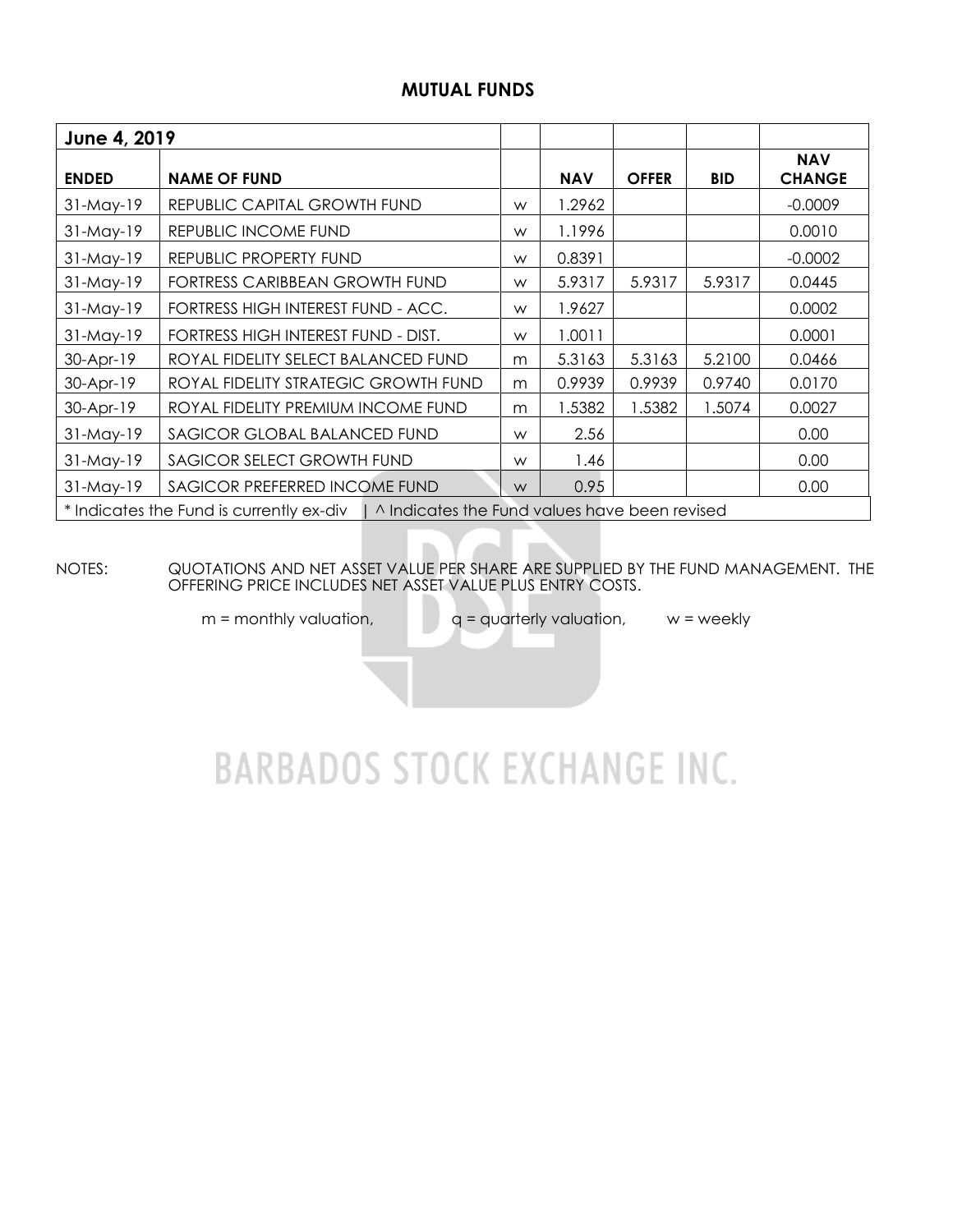#### **NEWS \*\*\*\*\*\*\*\*\*\*\*\*\*\*\*\*\*\*\*\*\*\*\*\*\*\*\*\*\*\*\*\*\***

#### **ANNUAL GENERAL MEETING**

**Sagicor Financial Corporation Limited** – Directors have fixed April 18th, 2019 as the record date for the determination of Shareholders entitled to receive notice of the Annual General Meeting of the Company which will be held on **June 4th, 2019**.

#### **DIVIDEND DECLARATION**

**JMMB Group Limited** - Directors have declared a dividend of twenty-eight (\$0.28) JMD cents per share to be paid on July 5<sup>th</sup>, 2019 to Shareholders on record at close of business on June 13<sup>th</sup>, 2019.

#### **BSE NOTICES**

#### **TRADING SUSPENSION**

The **Barbados Stock Exchange Inc. (BSE)** wishes to advise that, as a result of the approved amalgamation of **Cable and Wireless (Barbados) Limited (CWBL)** and **Cable & Wireless West Indies Limited (CWWI)**, trading in the security - Cable and Wireless (Barbados) Limited - has been suspended with immediate effect.

#### **SPECIAL MEETING**

**Sagicor Financial Corporation Limited** – Directors have fixed April 18th, 2019 as the record date for the determination of Shareholders entitled to receive notice of a meeting of Shareholders to consider a Scheme of Arrangement (the "**Scheme Meeting**") between the Company and its Shareholders. The Scheme Meeting is scheduled for **3:30 p.m.** on **4th June 2019** at the **Hilton Barbados Resort** in Bridgetown, Barbados, to be held on the same day as Sagicor's Annual General Meeting.

**Emera Incorporated** – Directors have fixed May 31<sup>st</sup>, 2019 as the record date for the determination of Shareholders entitled to receive notice of a special meeting of Shareholders scheduled on **July 11th, 2019**.ハハレハレ UN. EACHANGE ING.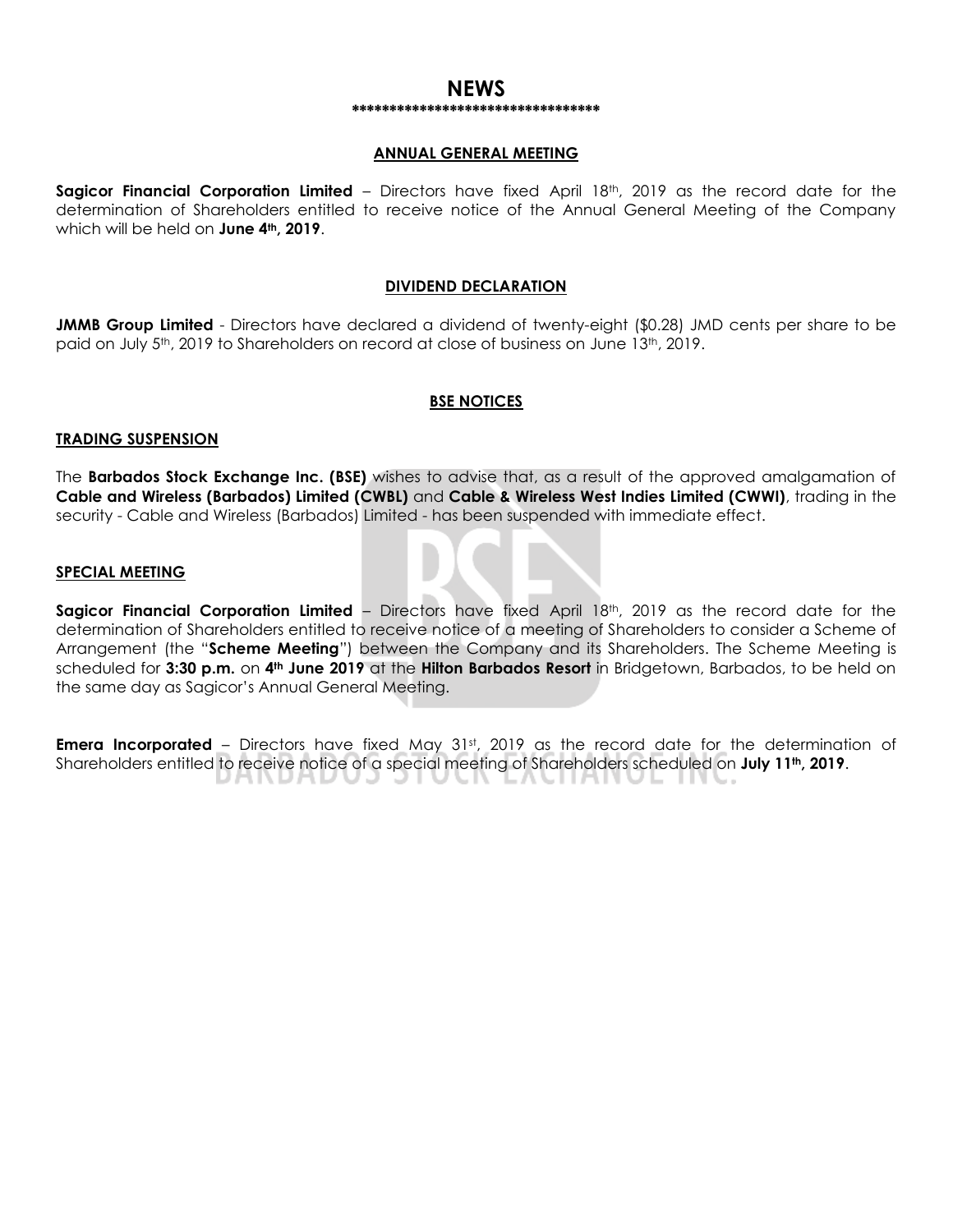| 8th Avenue Belleville, ST. MICHAEL. BARBADOS.   |                                  |        | TEL:436-9871/72 FAX 429-8942 website: |     | www.bse.com.bb |                  |                        |                     |              |                           |                    |
|-------------------------------------------------|----------------------------------|--------|---------------------------------------|-----|----------------|------------------|------------------------|---------------------|--------------|---------------------------|--------------------|
| <b>SHARE SUMMARY INFORMATION</b>                |                                  |        |                                       |     |                |                  |                        |                     |              |                           |                    |
| Tuesday June 4, 2019                            |                                  |        |                                       |     |                |                  |                        |                     |              |                           |                    |
| Company                                         | <b>Last Trade</b><br><b>Date</b> | Volume | High                                  | Low | Last<br>Close  | Current<br>Close | <b>Price</b><br>Change | <b>Bid</b><br>Price | Ask<br>Price | <b>Bid</b><br><b>Size</b> | Ask<br><b>Size</b> |
| ABV Investments Incorporated                    | $10$ -May- $19$                  |        |                                       |     | \$0.02         | \$0.02           |                        | \$0.02              | \$0.15       | 11,080                    | 1,000              |
| <b>BICO Limited</b>                             | 24-May-19                        |        |                                       |     | \$3.25         | \$3.25           |                        |                     |              |                           |                    |
| <b>Banks Holdings Limited</b>                   | 25-Apr-19                        |        |                                       |     | \$4.85         | \$4.85           |                        | \$4.85              | \$7.10       | 24,964                    | 10,218             |
| <b>Barbados Dairy Industries Limited</b>        | 22-Mar-19                        |        |                                       |     | \$3.50         | \$3.50           |                        | \$3.00              | \$3.50       | 5,507                     | 396                |
| <b>Barbados Farms Limited</b>                   | 15-May-19                        |        |                                       |     | \$0.30         | \$0.30           |                        | \$0.30              | \$0.59       | 19,850                    | 3,425              |
| Cable and Wireless Barbados Limited +           | $21-Sep-17$                      |        |                                       |     | \$2.29         | \$2.29           |                        |                     |              |                           |                    |
| Cave Shepherd and Company Limited               | 30-May-19                        |        |                                       |     | \$4.60         | \$4.60           |                        | \$4.45              | \$4.68       | 100                       | 2,402              |
| FirstCaribbean International Bank               | 27-May-19                        |        |                                       |     | \$2.80         | \$2.80           |                        |                     | \$2.86       |                           | 5,477              |
| Eppley Caribbean Property Fund SCC - Dev Fund   | 09-May-19                        |        |                                       |     | \$0.20         | \$0.20           |                        |                     | \$0.20       |                           | 17,200             |
| Eppley Caribbean Property Fund SCC - Value Fund | 29-May-19                        |        |                                       |     | \$0.53         | \$0.53           |                        | \$0.53              | \$0.54       | 2,120                     | 3,000              |
| Goddard Enterprises Limited                     | 31-May-19                        |        |                                       |     | \$3.30         | \$3.30           |                        |                     | \$3.30       |                           | 25,359             |
| Insurance Corporation of Barbados Limited       | 29-May-19                        |        |                                       |     | \$3.41         | \$3.41           |                        | \$3.40              | \$3.75       | 2,500                     | 3,600              |
| <b>JMMB</b> Group Limited                       | 03-May-19                        |        |                                       |     | \$0.47         | \$0.47           |                        | \$0.48              |              | 28,000                    |                    |
| One Caribbean Media Limited                     | 09-Apr-19                        |        |                                       |     | \$5.84         | \$5.84           |                        |                     | \$5.85       |                           | 12,200             |
| Sagicor Financial Corporation Pref 6.5%         | 23-Jun-16                        |        |                                       |     | \$2.26         | \$2.26           |                        |                     |              |                           |                    |
| Sagicor Financial Corporation Limited           | 03-Jun-19                        |        |                                       |     | \$2.75         | \$2.75           |                        | \$2.65              | \$2.75       | 10,000                    | 800                |
| West India Biscuit Company Limited              | 26-Apr-19                        |        |                                       |     | \$24.00        | \$24.00          |                        | \$24.50             |              | 700                       |                    |
| <b>Emera Deposit Receipt</b>                    | 08-May-19                        |        |                                       |     | \$19.01        | \$19.07          | \$0.06                 |                     |              |                           |                    |
| <b>TOTAL SHARES BOUGHT &amp; SOLD</b>           |                                  |        |                                       |     |                |                  |                        |                     |              |                           |                    |
|                                                 |                                  |        |                                       |     |                |                  |                        |                     |              |                           |                    |
| <b>Junior Market</b>                            |                                  |        |                                       |     |                |                  |                        |                     |              |                           |                    |
| <b>TOTAL SHARES BOUGHT &amp; SOLD</b>           |                                  |        |                                       |     |                |                  |                        |                     |              |                           |                    |
|                                                 |                                  |        |                                       |     |                |                  |                        |                     |              |                           |                    |
| <b>Fixed Income</b>                             |                                  |        |                                       |     |                |                  |                        |                     |              |                           |                    |
| <b>TOTAL SHARES BOUGHT &amp; SOLD</b>           |                                  |        |                                       |     |                |                  |                        |                     |              |                           |                    |
| * = Security is Trading X-Div                   |                                  |        |                                       |     |                |                  |                        |                     |              |                           |                    |
| *+* = Security is Suspended                     |                                  |        |                                       |     |                |                  |                        |                     |              |                           |                    |
| $**$ = Rights Issued                            |                                  |        |                                       |     |                |                  |                        |                     |              |                           |                    |